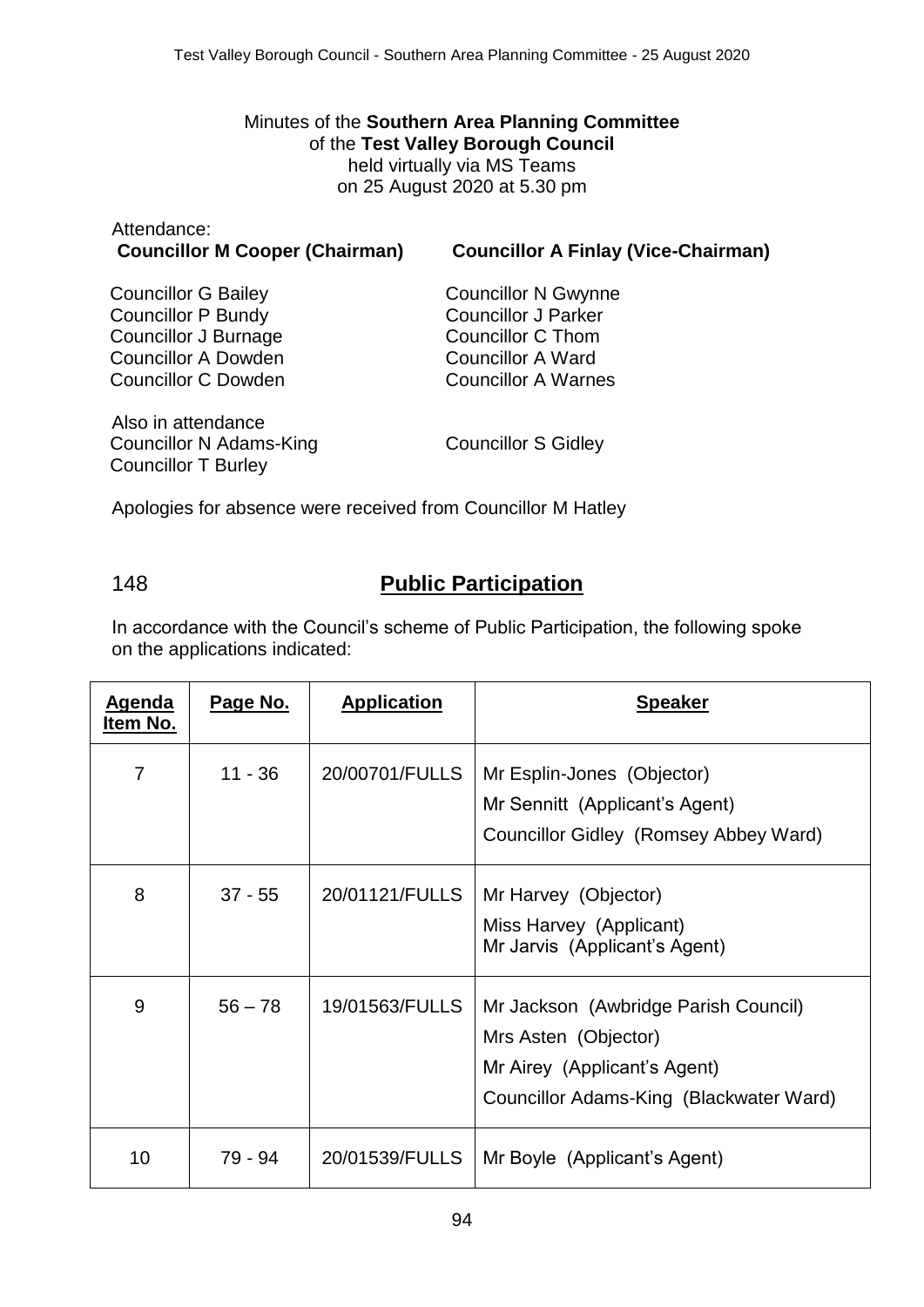## 149 **Minutes**

### **Resolved:**

**That the minutes of the meeting held on 14 July 2020 be confirmed and signed as a correct record.**

# 150 **Schedule of Development Applications**

### **Resolved:**

**That the applications for development as set out below be determined as indicated.**

## 151 **20/00701/FULLS**

| <b>APPLICATION NO.</b><br><b>APPLICATION TYPE</b><br><b>REGISTERED</b><br><b>APPLICANT</b><br><b>SITE</b> | 20/00701/FULLS<br><b>FULL APPLICATION - SOUTH</b><br>16.04.2020<br>Mr Tim Lincoln<br>The Abbey Hotel, 11 Church Street, Romsey, SO51                                                                                                 |
|-----------------------------------------------------------------------------------------------------------|--------------------------------------------------------------------------------------------------------------------------------------------------------------------------------------------------------------------------------------|
| <b>PROPOSAL</b>                                                                                           | 8BT, ROMSEY TOWN<br>Demolition of toilet blocks to rear and conversion,<br>alterations and extension to provide four dwellings<br>comprising a two-storey two-bedroom house, a three-<br>bedroom maisonette, a two-bedroom and a one |
| <b>AMENDMENTS</b>                                                                                         | bedroom flat; provision of external staircase<br>Amended Plans and/or Additional Information<br>13.05.20, 14.05.20, 18.05.20, 26.05.20, 29.05.20,<br>20.07.20 & 28.07.20.                                                            |
| <b>CASE OFFICER</b>                                                                                       | Mr Paul Goodman                                                                                                                                                                                                                      |

**Committee resolved to DEFER consideration of the application to enable Officers to undertake further discussion with the applicant to:**

- **Understand the justification for the loss of tourism accommodation in the Romsey area;**
- **Discuss the provision of on-site parking to serve the development; and**
- **Seek an understanding of the comprehensive plan for the site – which lies within the Romsey Conservation Area.**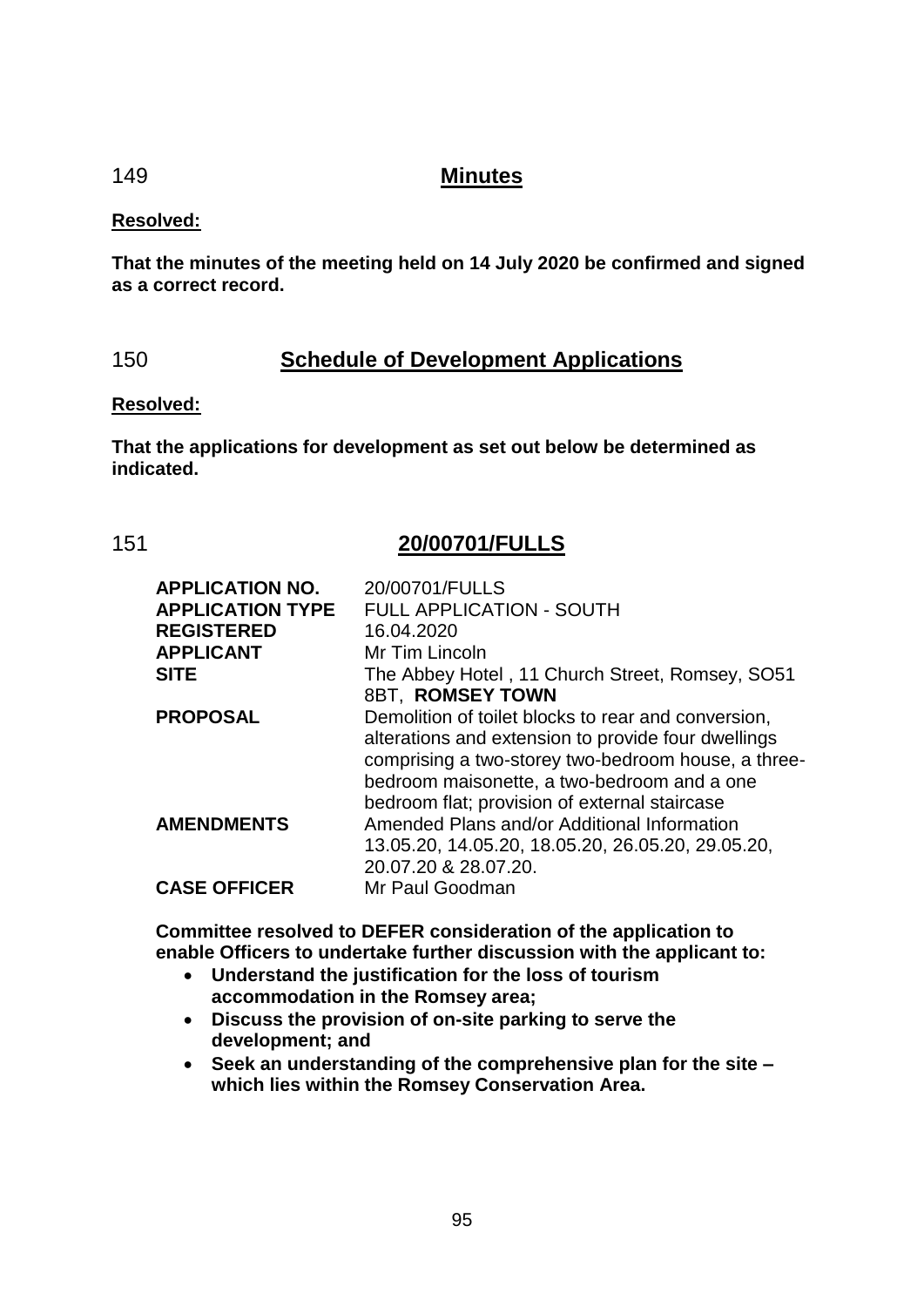## 152 **20/01121/FULLS**

| <b>APPLICATION NO.</b><br><b>APPLICATION TYPE</b> | 20/01121/FULLS<br><b>FULL APPLICATION - SOUTH</b>                                                                                                                                  |
|---------------------------------------------------|------------------------------------------------------------------------------------------------------------------------------------------------------------------------------------|
| <b>REGISTERED</b>                                 | 29.05.2020                                                                                                                                                                         |
| <b>APPLICANT</b>                                  | <b>Bloor Homes</b>                                                                                                                                                                 |
| <b>SITE</b>                                       | Land At Redbridge Lane, Redbridge Lane, Nursling,<br>SO16 0XN, NURSLING AND ROWNHAMS                                                                                               |
| <b>PROPOSAL</b>                                   | Erection of three storey block comprising 12 no.<br>apartments, parking landscaping and other associated<br>works (Amended siting and design to<br>15/01763/FULLS - Retrospective) |
| <b>AMENDMENTS</b>                                 |                                                                                                                                                                                    |
| <b>CASE OFFICER</b>                               | Mr Mark Staincliffe                                                                                                                                                                |

**Delegated to Head of Planning and Building to complete a legal agreement in accordance with the terms set out in the report recommendation and then PERMISSION subject to:**

- **1. The development hereby permitted shall be begun within three years from the date of this permission. Reason: To comply with the provision of Section 91 of the Town and Country Planning Act 1990 as amended by Section 51 of the Planning and Compulsory Purchase Act 2004.**
- **2. The development hereby permitted shall not be carried out except in complete accordance with the details shown on the submitted plans, numbers:**

**PD/001 PD/002 PD/003 PD/004 PD/005 SL.01.LB SLA1 BML/001 DML/001 SS-PD/01 50087-LS-009F 50087-LS-010F**

**Reason: For the avoidance of doubt and in the interests of proper planning.**

**3. No flat hereby permitted shall be occupied until the approved parking has been laid out and provided for use in accordance with the approved plan and this space(s) shall thereafter be reserved for such purposes at all times.**

**Reason: To ensure sufficient off-street parking has been provided in accordance with the Test Valley Borough Revised Local Plan (2016) Policy T2 and in the interest of highway safety in accordance with Test Valley Borough Revised Local Plan (2016) Policy T1.**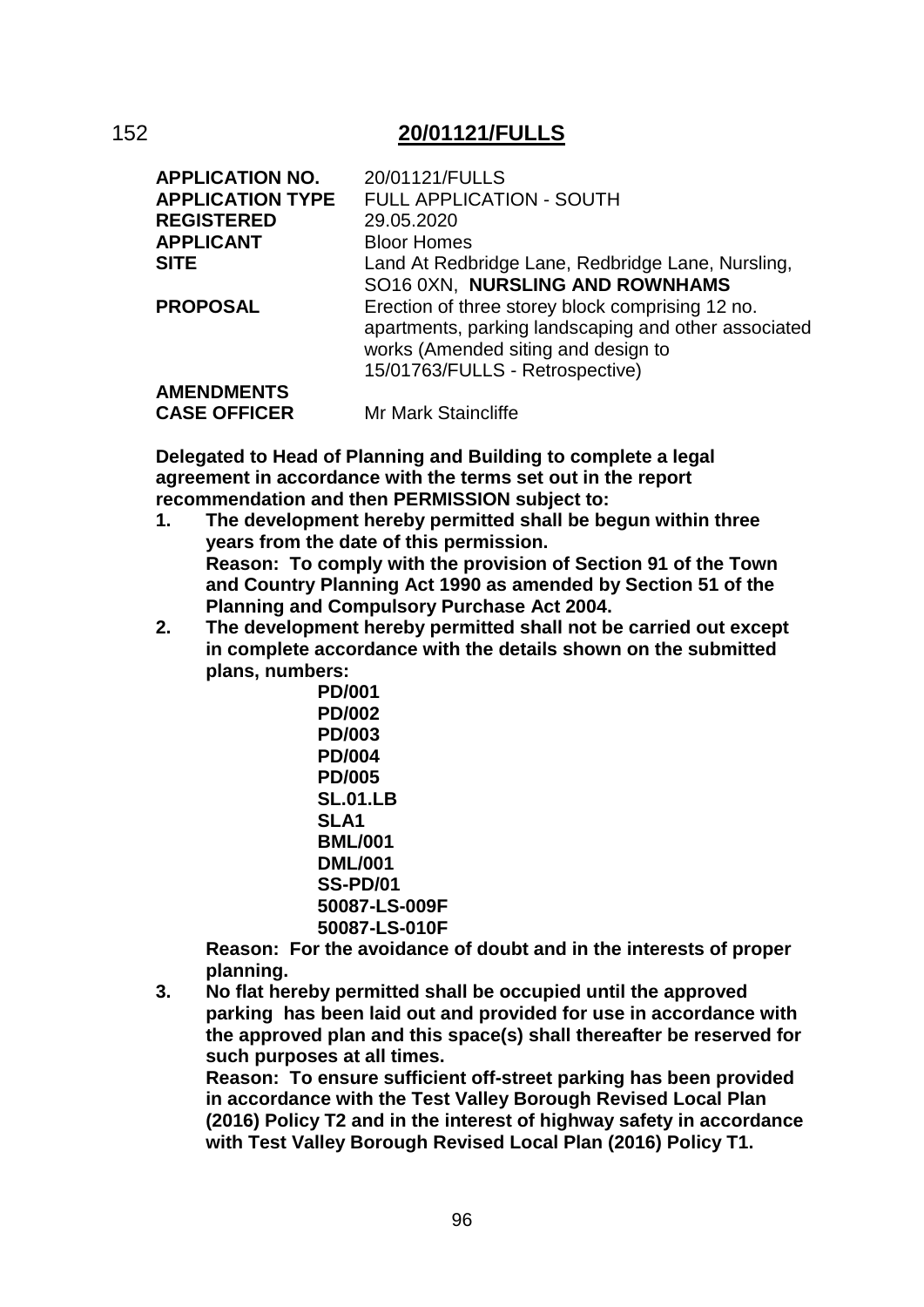- **4. The development hereby approved shall be designed and built to meet Regulation 36 2 (b) requirement of 110 litres/person/day water efficiency set out in part G2 of Building Regulations 2015. Reason: In the interests of improving water usage efficiency in accordance with policy E7 of the Test Valley Borough Revised Local Plan 2016.**
- **5. Prior to the first occupation or use of the development, all hard landscaping as shown on plan number BML/001, shall be undertaken in accordance with these details. The soft landscaping details shown on plan number SO087-LS-010f shall be carried out before the end of the current or first available planting season following completion or first occupation of the development. The planting and landscaping shall be maintained to encourage its establishment for a minimum period of five years following completion of the development. Any trees or planting that are removed, die or become, in the opinion of the Local Planning Authority, seriously damaged or defective within this period, shall be replaced before the end of the current or first available planting season following the failure, removal or damage of the planting Reason: In the interests of amenity and the appearance of the locality in accordance with Test Valley Borough Revised Local Plan (2016) Policy E1.**

**Notes to applicant:**

- **1. In reaching this decision Test Valley Borough Council (TVBC) has had regard to the National Planning Policy Framework and takes a positive and proactive approach to development proposals focused on solutions. TVBC work with applicants and their agents in a positive and proactive manner offering a pre-application advice service and updating applicants/agents of issues that may arise in dealing with the application and where possible suggesting solutions.**
- **2. Attention is drawn to the requirements of the Agreement dated .... under Section 106 of the Town and Country Planning Act 1990 which affects this development.**

## 153 **19/01563/FULLS**

| <b>APPLICATION NO.</b>  | 19/01563/FULLS                                          |
|-------------------------|---------------------------------------------------------|
| <b>APPLICATION TYPE</b> | <b>FULL APPLICATION - SOUTH</b>                         |
| <b>REGISTERED</b>       | 20.06.2019                                              |
| <b>APPLICANT</b>        | Mr R English                                            |
| <b>SITE</b>             | Kents Oak Rest Home, Kents Oak, Awbridge, SO51          |
|                         | OHH, AWBRIDGE                                           |
| <b>PROPOSAL</b>         | Partial demolition and conversion of existing care      |
|                         | home to detached house with attached car port and       |
|                         | erection of two further detached residential units with |
|                         | attached/detached car ports                             |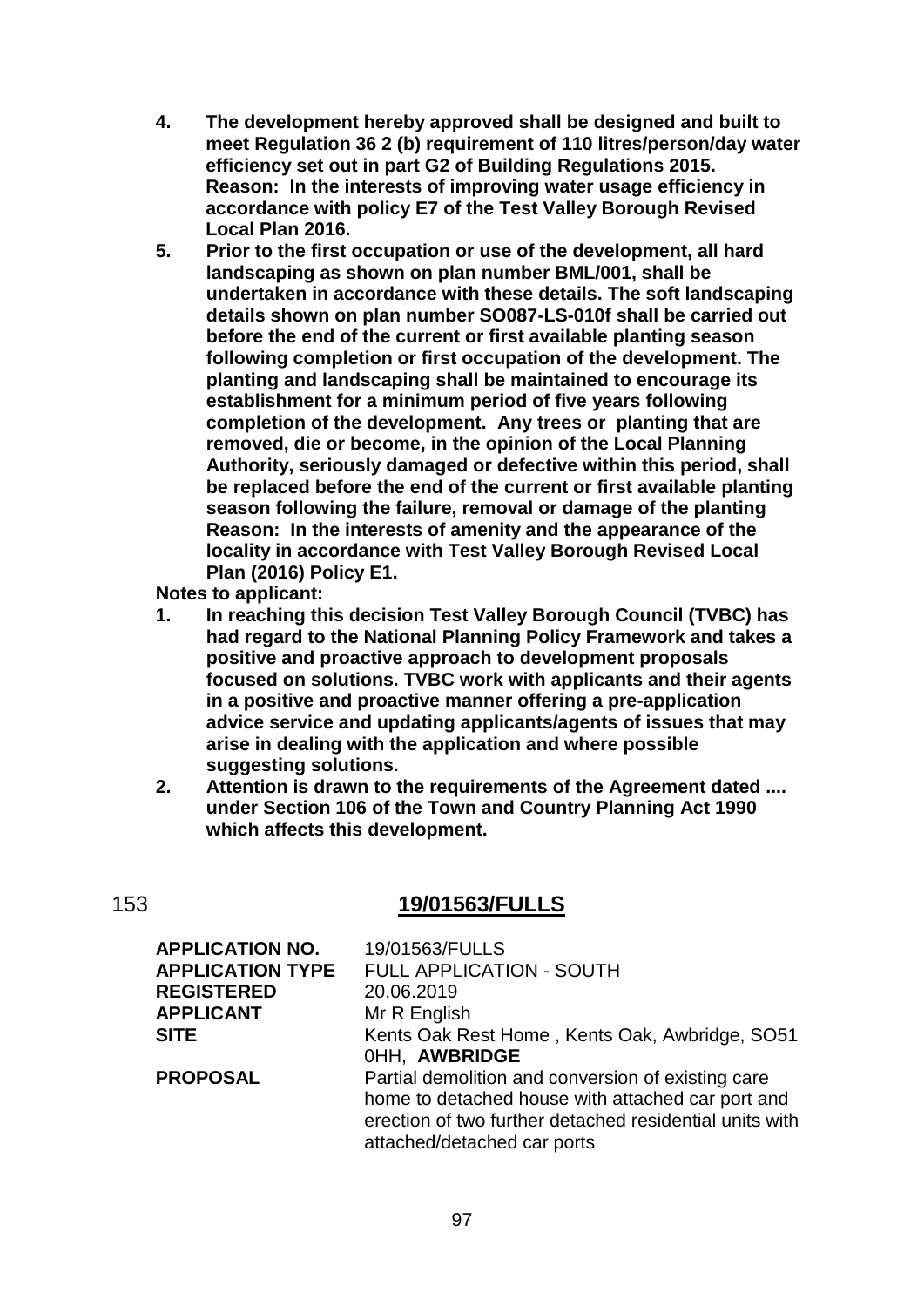- **AMENDMENTS** Amended tree survey and assessment 17.07.2020
	- Amended house 1 removing two first floor windows – 03.04.2020
	- Drainage Technical Note 30/03/2020
	- Site Plan as proposed with garden depths -28.01.2020
	- Letter from previous owners 12.04.2019
	- Nitrate information 14.01.2020

**CASE OFFICER** Miss Sarah Barter

#### **PERMISSION subject to:**

- **1. The development hereby permitted shall be begun within three years from the date of this permission. Reason: To comply with the provision of Section 91 of the Town and Country Planning Act 1990 as amended by Section 51 of the Planning and Compulsory Purchase Act 2004.**
- **2. No development shall take place above DPC level of the development hereby permitted until samples and details of the materials to be used in the construction of all external surfaces hereby permitted have been submitted to and approved in writing by the Local Planning Authority. Development shall be carried out in accordance with the approved details. Reason: To ensure the development has a satisfactory external appearance in the interest of visual amenities in accordance with**
- **Test Valley Borough Revised Local Plan (2016) Policy E1. 3. No development shall take place above DPC level of the development hereby permitted until a planting plan detailing species, plant numbers, sizes and percentage mix has been submitted to and approved in writing by the Local Planning Authority. The submitted details shall also include an implementation strategy. The landscape works shall be carried out in accordance with the implementation strategy. Reason: To improve the appearance of the site and enhance the character of the development in the interest of visual amenity and contribute to the character of the local area in accordance with Test Valley Borough Revised Local Plan (2016) Policy E1 and E2.**
- **4. No development shall take place above DPC level of the development hereby permitted until full details of hard landscape works have been submitted to and approved in writing by the Local Planning Authority. Details shall include proposed finished levels or contours; means of enclosure; car parking layouts; other vehicle and pedestrian access and circulation areas; hard surfacing materials; proposed and existing functional services above and below ground (e.g. drainage, power, communications cables, pipelines etc. indicating lines, manholes, supports). Implementation and maintenance details shall also be included. The landscape works shall be carried out in accordance with the approved details.**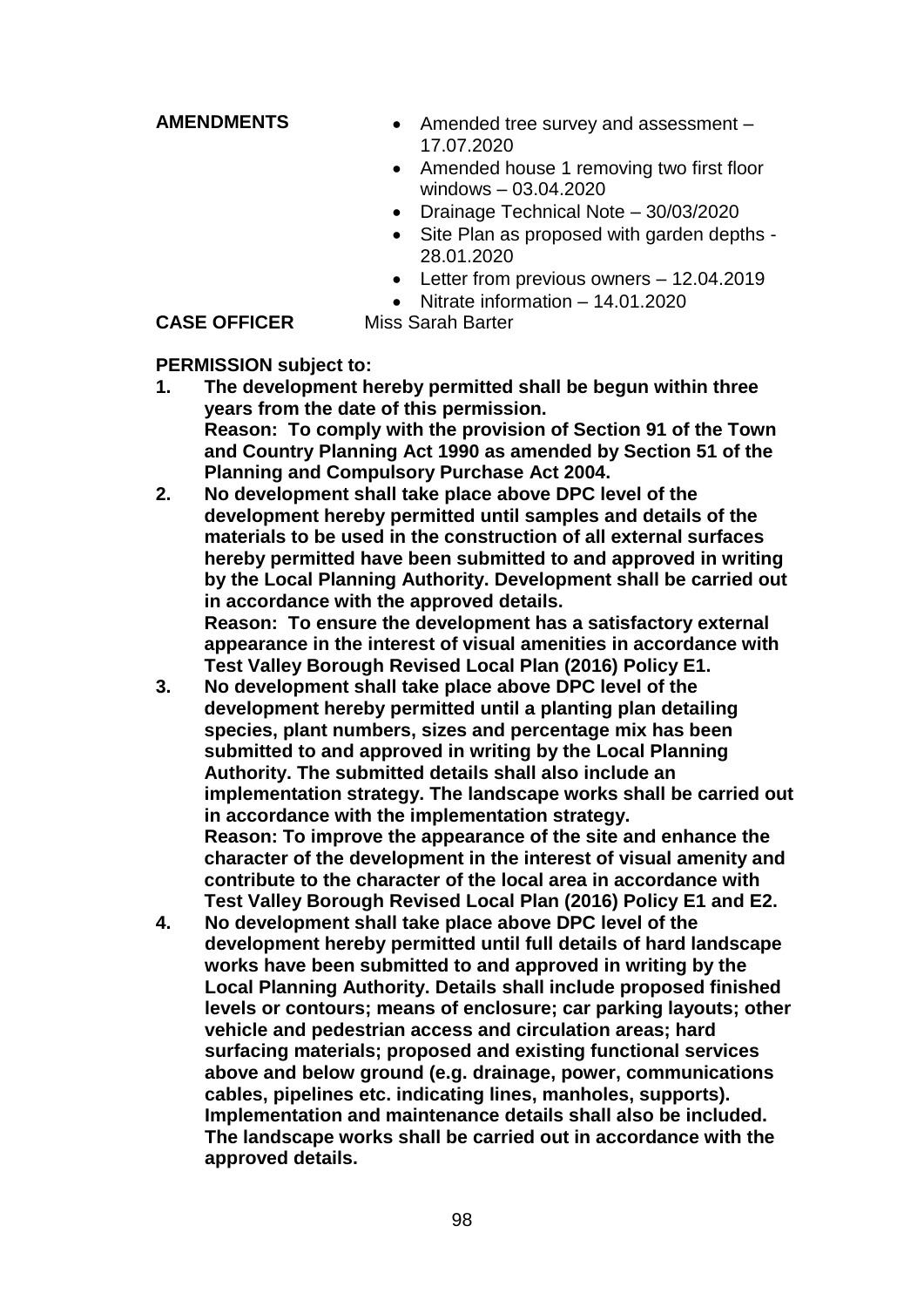**Reason: To improve the appearance of the site and enhance the character of the development in the interest of visual amenity and contribute to the character of the local area in accordance with Test Valley Borough Revised Local Plan (2016) Policy E1 and E2.**

**5. The development hereby approved shall be undertaken in full accordance with the provisions set out within the Tree Survey, dated 17 July 2020. Reason: To ensure the enhancement of the development by the retention of existing trees and natural features during the** 

**construction phase in accordance with Test Valley Borough Revised Local Plan policy E2.**

**6. Tree protective measures installed (in accordance with the tree protection condition) shall be maintained and retained for the full duration of works or until such time as agreed in writing with the Local Planning Authority. No activities, nor material storage, nor placement of site huts or other equipment what-so-ever shall take place within the barrier.**

**Reason: To ensure the avoidance of damage to existing trees and natural features during the construction phase in accordance with Test Valley Borough Revised Local Plan policy E2.**

- **7. All service routes, drain runs, soakaways or excavations in connection with the development hereby permitted shall remain wholly outside the tree protective barrier. Reason: To ensure the avoidance of damage to existing trees and natural features during the construction phase in accordance with Test Valley Borough Revised Local Plan policy E2.**
- **8. Development shall be carried out in accordance with the MJC Tree Service Ltd arboricultural method statement dated 17 August 2020. Reason: To ensure the avoidance of damage to existing trees and natural features during the construction phase in accordance with Test Valley Borough Revised Local Plan policy E2.**
- **9. Development shall proceed in accordance with the measures set out in Section 5 of the Peach Ecology Ecological Assessment Report (June 2019) Reason: In order to avoid impacts to protected species and to provide ecological enhancements in accordance with the Test**

**Valley Borough Revised Local Plan 2016 policy E5.**

- **10. The development shall not be occupied until space has been laid out and provided for the parking and manoeuvring of vehicles to enable them to enter and leave the site in a forward gear in accordance with the approved plan and this space shall thereafter be reserved for such purposes at all times. Reason: In the interests of highway safety in accordance with Test Valley Borough Revised Local Plan (2016) Policy T1.**
- **11. Details of any external lighting proposed shall be submitted to and approved in writing by the Local Planning Authority prior to the installation of such lighting. The lighting shall be installed in accordance with the approved details.**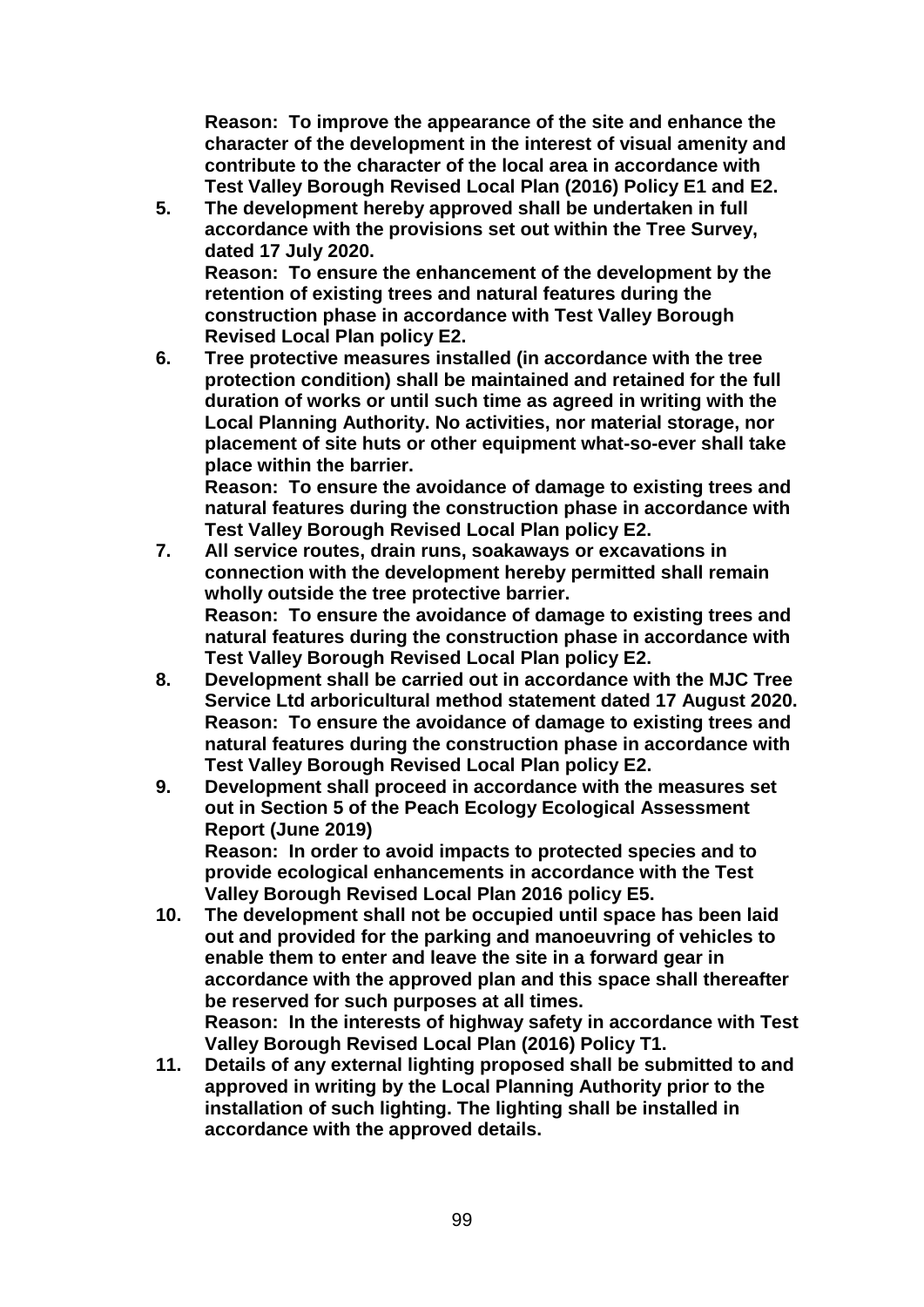**Reason: To avoid impacts to bat commuting and foraging activity and to improve the appearance of the site and enhance the character of the development in the interest of visual amenity and contribute to the character of the local area in accordance with Test Valley Borough Revised Local Plan (2016) policies E1, E2 and E5.**

**12. The development hereby permitted shall not be carried out except in complete accordance with the details shown on the submitted plans, numbers:**

**00A – Site Survey**

**D111 B – Site Plan**

**D210 – Existing Floor Plans**

**D100- Location plan**

**D220A – Plot 1 proposed floor plans and elevations**

**D211 – Plot 2 proposed floor plans and elevations**

**D221 – Plot 3 proposed floor plans and elevations**

**D112 – Proposed roof plan**

**Reason: For the avoidance of doubt and in the interests of proper planning.**

**13. Notwithstanding the provisions of the Town and Country Planning (General Permitted Development) Order 2015 (or any order revoking and re-enacting that Order with or without modification), no windows/dormer windows/roof lights in the northern elevations of the dwellings hereby permitted on plots 1 and 3 [other than those expressly authorised by this permission] shall be constructed.**

**Reason: In order that the Local Planning Authority can exercise control in the locality in the interest of the local amenities in accordance with Test Valley Borough Revised Local Plan (2016) Policy LHW4.**

**14. The first floor windows in the northern elevation of plot 1 of the development hereby permitted shall be fitted with obscured glazing and shall be top hung opening only, and thereafter retained as such, unless otherwise agreed in writing by the Local Planning Authority.**

**Reason: To protect the amenity and privacy of the adjoining occupiers in accordance with Test Valley Borough Revised Local Plan (2016) Policy LWH4.**

- **15. The development hereby approved shall be designed and built to meet Regulation 36 2 (b) requirement of 110 litres/person/day water efficiency set out in part G2 of Building Regulations 2015. Reason: In the interests of improving water usage efficiency in accordance with policy E7 of the Test Valley Borough Revised Local Plan 2016.**
- **16. Any gates shall be set back at least 4.5metres from the edge of the carriageway of the adjoining highway and the access shall be splayed at an angle of 45 degrees from this point to the edge of the highway.**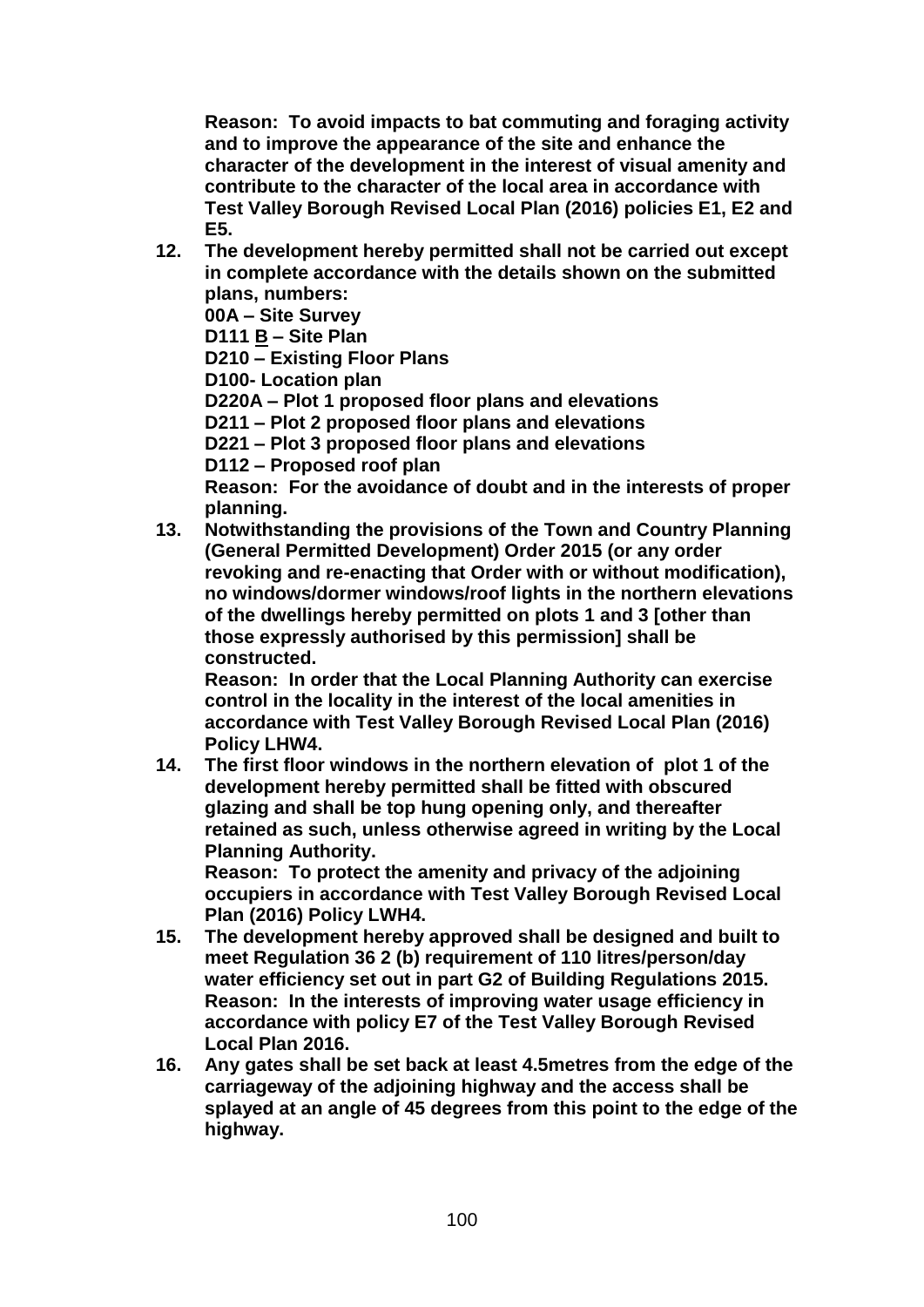**Reason: In the interest of highway safety in accordance with Test Valley Borough Revised Local Plan (2016) Policy T1.**

- **17. At least the first 4.5 metres of the access track measured from the nearside edge of carriageway of the adjacent highway shall be surfaced in a non-migratory material prior to the use of the access commencing and retained as such at all times. Reason: In the interest of highway safety in accordance with Test Valley Borough Revised Local Plan (2016) Policy T1.**
- **18. Prior to first occupation the access point at the existing access point and at the proposed plot 1 access point shall be constructed with the visibility splays of 2m x 37m to the left and 2m x 38m to the right and maintained as such at all times. Within these visibility splays notwithstanding the provisions of the Town & Country Planning (General Permitted Development) Order 2015 (or any Order revoking and re-enacting that Order) no obstacles, including walls, fences and vegetation, shall exceed the height of 1metres above the level of the existing carriageway at any time. Reason: In the interest of highway safety in accordance with Test Valley Borough Revised Local Plan (2016) Policy T1.**
- . **19. Notwithstanding the provisions of the Town and Country Planning (General Permitted Development) Order 2015 (or any order amending, revoking or re-enacting that Order), the car ports hereby approved shall at all times be available for the parking of vehicles.**

**Reason: In order to maintain the approved onsite parking provision and to reduce highway congestion in accordance with Test Valley Borough Revised Local Plan (2016) Policy T1 and T2.**

- **20. Development including any landform alterations required to remedy the known, and recent, presence of imported soil/material at the site, shall be undertaken in accordance with drawing no D-111 B which states the proposed GFFL and ridge height. Reason: To ensure satisfactory relationship between the new development and the adjacent buildings, amenity areas and trees in accordance with Test Valley Borough Revised Local Plan (2016) Policy E1**
- **21. Prior to the commencement of development full details of the layout for the parking and manoeuvring on site of contractor's and delivery vehicles during the construction period shall be submitted to and approved in writing by the Local Planning Authority. The approved scheme shall be implemented prior to the commencement of development and retained for the duration of the construction period.**

**Reason: In the interest of highway safety in accordance with Test Valley Borough Revised Local Plan (2016) Policy T1**

**Notes to applicant:**

**1. In reaching this decision Test Valley Borough Council (TVBC) has had regard to the National Planning Policy Framework and takes a positive and proactive approach to development proposals focused on solutions. TVBC work with applicants and their agents in a positive and proactive manner offering a pre-application**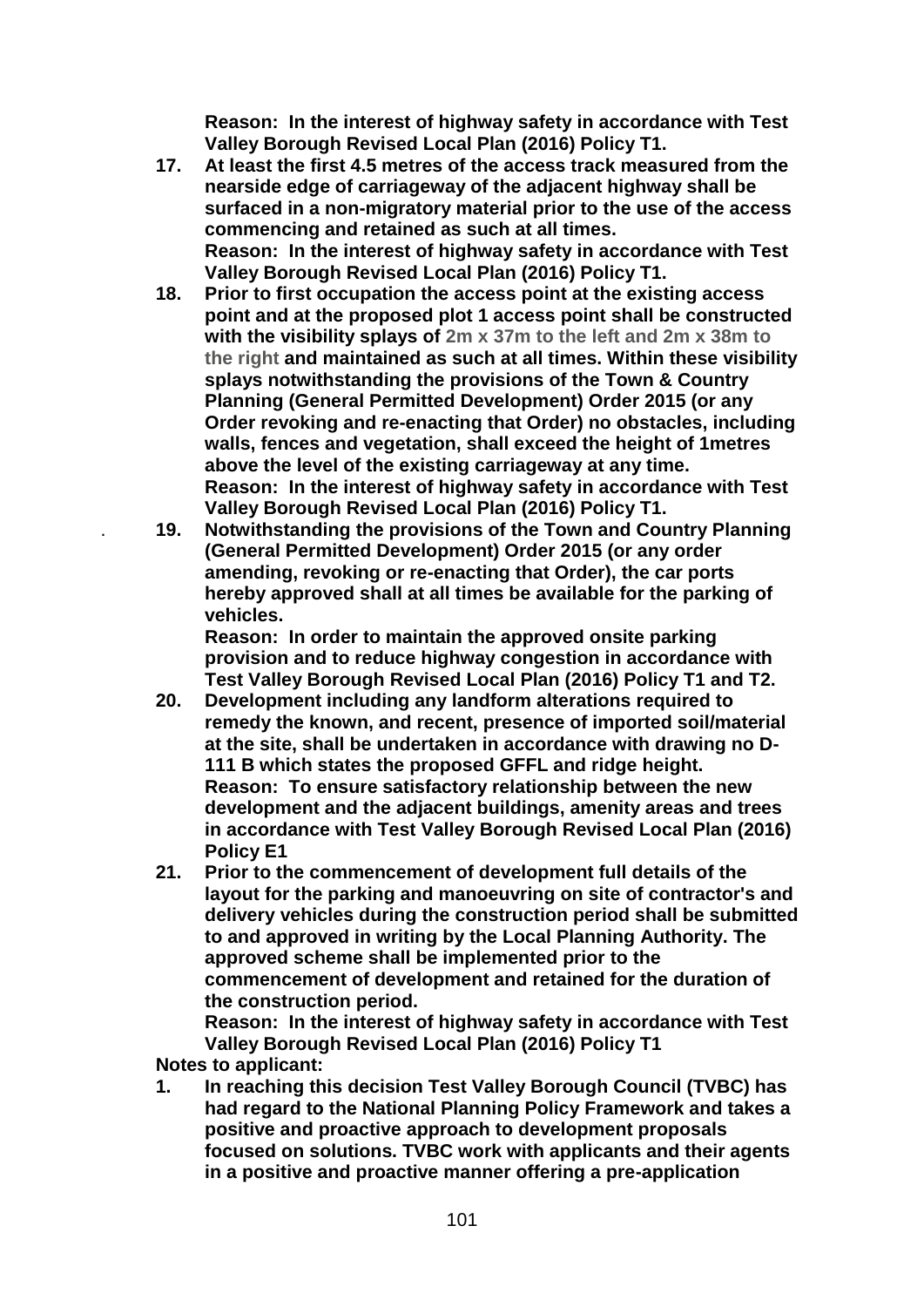**advice service and updating applicants/agents of issues that may arise in dealing with the application and where possible suggesting solutions.**

**2. No vehicle shall leave the site unless its wheels have been sufficiently cleaned as to minimise mud and other material being deposited on the highway. Appropriate measures, including drainage disposal, should be taken and shall be retained for the construction period. (Non-compliance may breach the Highway Act 1980.)**

### 154 **20/01539/FULLS**

| <b>APPLICATION NO.</b>  | 20/01539/FULLS                                        |
|-------------------------|-------------------------------------------------------|
| <b>APPLICATION TYPE</b> | <b>FULL APPLICATION - SOUTH</b>                       |
| <b>REGISTERED</b>       | 08.07.2020                                            |
| <b>APPLICANT</b>        | Mr Harry Hutchinson, Adanac Business Park Ltd         |
| <b>SITE</b>             | Land At Adanac Park, Nursling Street, Nursling,       |
|                         | <b>NURSLING AND ROWNHAMS</b>                          |
| <b>PROPOSAL</b>         | Change of use of Units D1 & D2 from B1(c) Light       |
|                         | industrial to B1(c) Light industrial and B8 Storage & |
|                         | <b>Distribution</b>                                   |
| <b>AMENDMENTS</b>       | Additional information received 21.07.20 & 07.08.20   |
| <b>CASE OFFICER</b>     | Mr Paul Goodman                                       |

#### **PERMISSION subject to:**

- **1. The development hereby permitted shall be begun within three years from the date of this permission. Reason: To comply with the provision of Section 91 of the Town and Country Planning Act 1990 as amended by Section 51 of the Planning and Compulsory Purchase Act 2004.**
- **2. Prior to the first occupation of any part of the change of use floor space hereby permitted parking spaces identified within the development to serve that floor space, including disabled parking, permitted under application 19/00786/VARS shall be constructed, surfaced and laid out in accordance with the approved plans. A minimum of 42 spaces shall be allocated to the units and shall be maintained at all times for this purpose. Reason: In the interests of highway safety in accordance with Test Valley Borough Revised Local Plan (2016) Policy T2.**
- **3. The development hereby permitted shall be limited to B1c (Light Industrial) or a mixed B1c/B8 use, in accordance with Condition 4 below, and for no other use falling within Class B8 of the Town and Country Planning (Use Classes) Order 1987 (as amended). Reason: To ensure the retention of allocated B1 employment uses on site and to ensure that vehicle movements and parking do not exceed the mitigated levels in the interests of highway safety in accordance with Test Valley Borough Revised Local Plan Policies LE6, LE10, T1 and T2.**